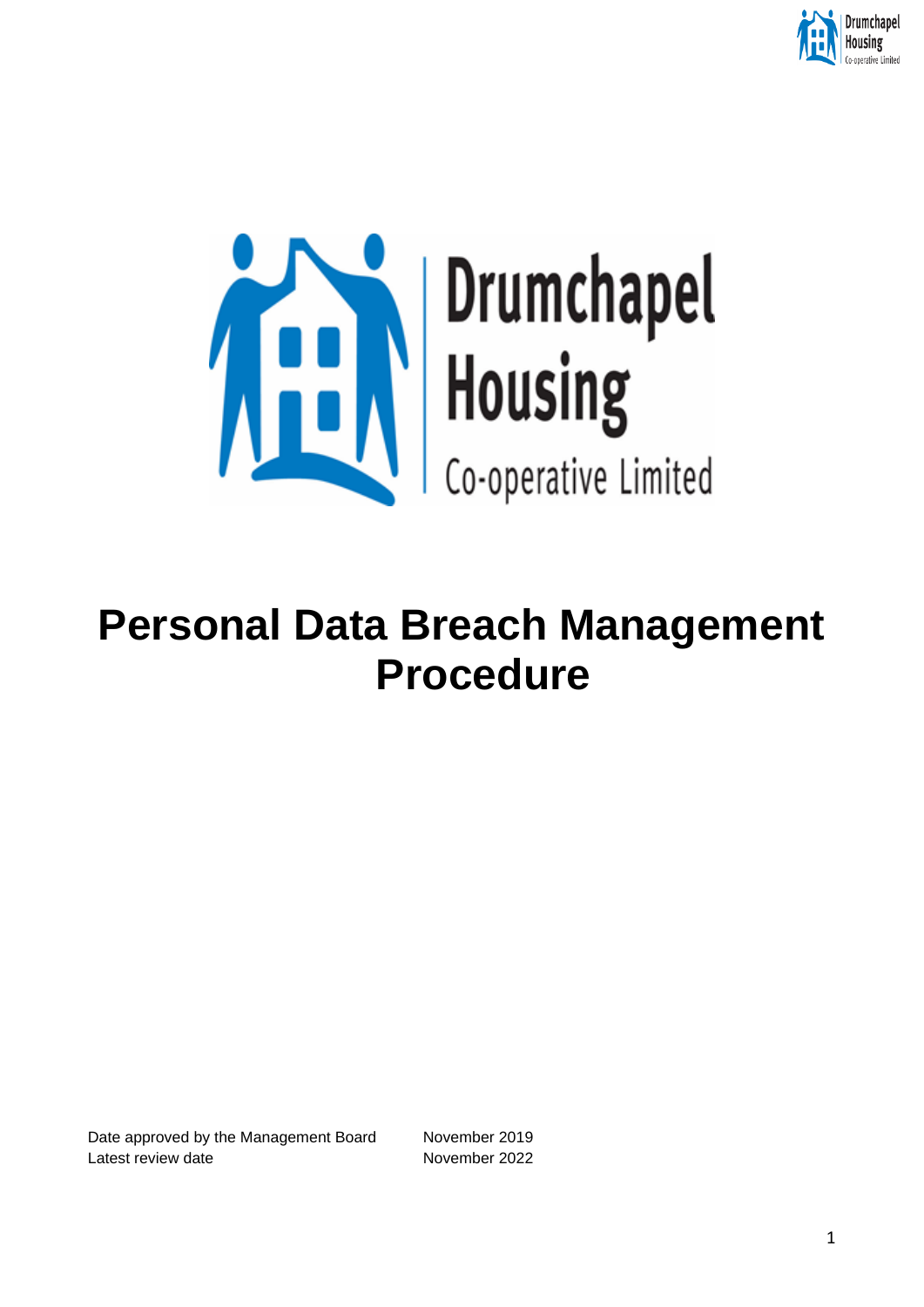

# Contents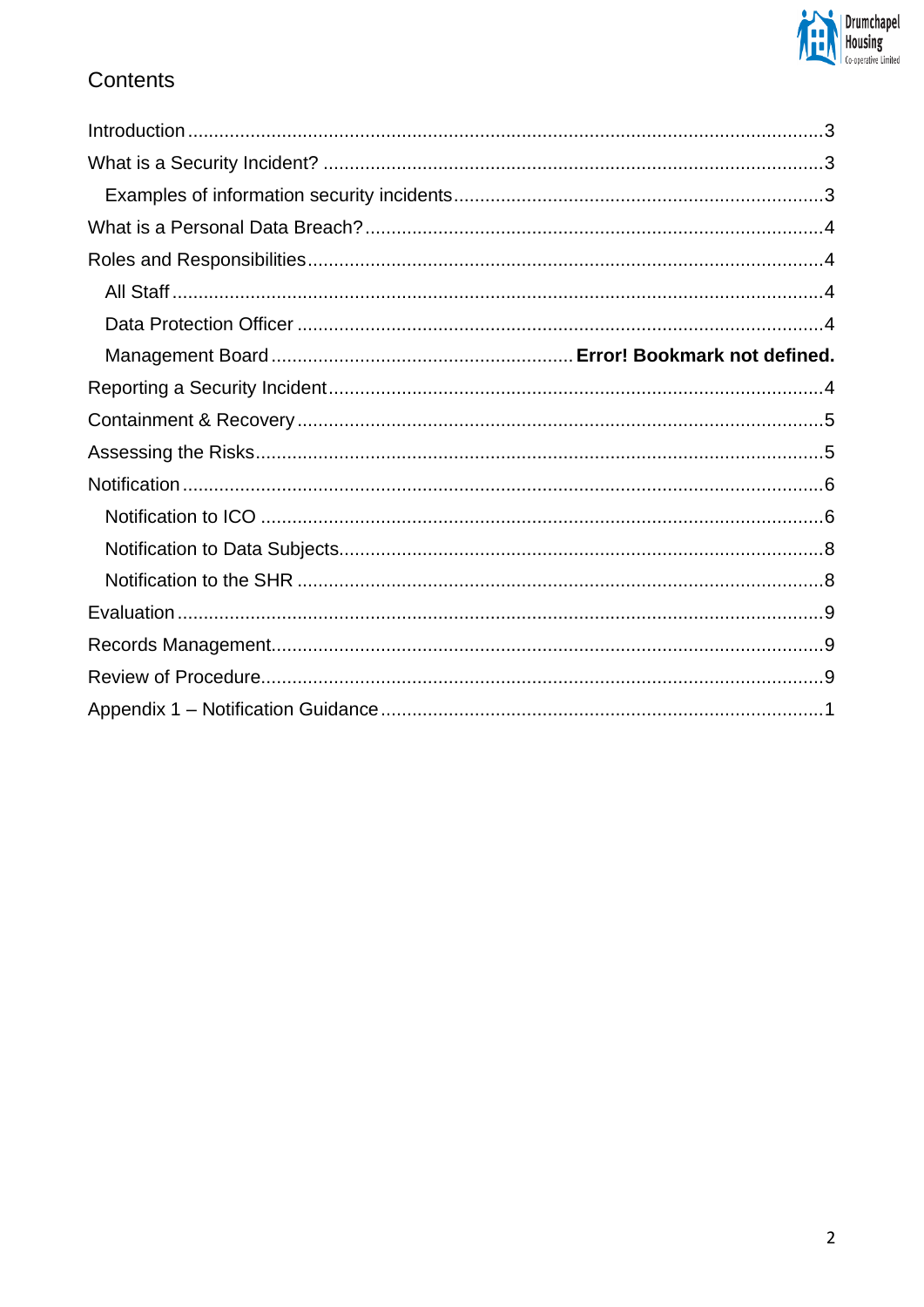

# <span id="page-2-0"></span>**Introduction**

In today's world, information held by Drumchapel Housing Co-operative (DHC) is constantly at risk of being involved in a security incident with cyber-attacks, ransomware, phishing, malware, system and process failure, staff mistakes, lost or stolen devices being at risk.

We are required to record all incidents that could result in a breach of the data protection regulations. The Director is required to ensure that DHC will maintain a register of incidents and whether these have resulted in personal data breaches for the Co-operative.

A security incident, resulting in a breach could damage the Co-operative's reputation and our relationship with our stakeholders or expose the organisation, our staff, Management Board or customers to the risk of fraud or identity theft. In addition, considerable distress could be caused to the individuals concerned, as a result of which, the Co-operative could face legal action.

Some breaches must be reported to the Information Commissioners Office within 72 hours of us being made aware. There are also requirements to notify the individuals whose personal data has been involved in the breach, under certain circumstances.

The Information Commissioners Office have the right to impose enforcement notices on us or monetary fines (up to 4% of turnover) for breaches, including the failure to notify a breach.

# <span id="page-2-1"></span>**What is a Security Incident?**

An information security incident is a suspected, attempted, successful, or imminent threat of unauthorised access, use, disclosure, modification, or destruction of information; interference with information technology operations; or significant violation of our acceptable use policy or information security policy.

## <span id="page-2-2"></span>**Examples of information security incidents**

- Computer system intrusion
- Unauthorised access to premises where information is stored
- Unauthorised or inappropriate disclosure of organisation information
- Suspected or actual breaches, compromises, or other unauthorised access to the co-operative's systems, data, applications, or accounts
- Unauthorised changes to computers or software
- Loss or theft of computer equipment or other data storage devices and media (e.g., laptop, USB drive, personally owned device used for work) used to store or access the Co-operative's information.
- An attack that prevents or impairs the authorised use of networks, systems, or applications
- Interference with the intended use or inappropriate or improper usage of information technology resources.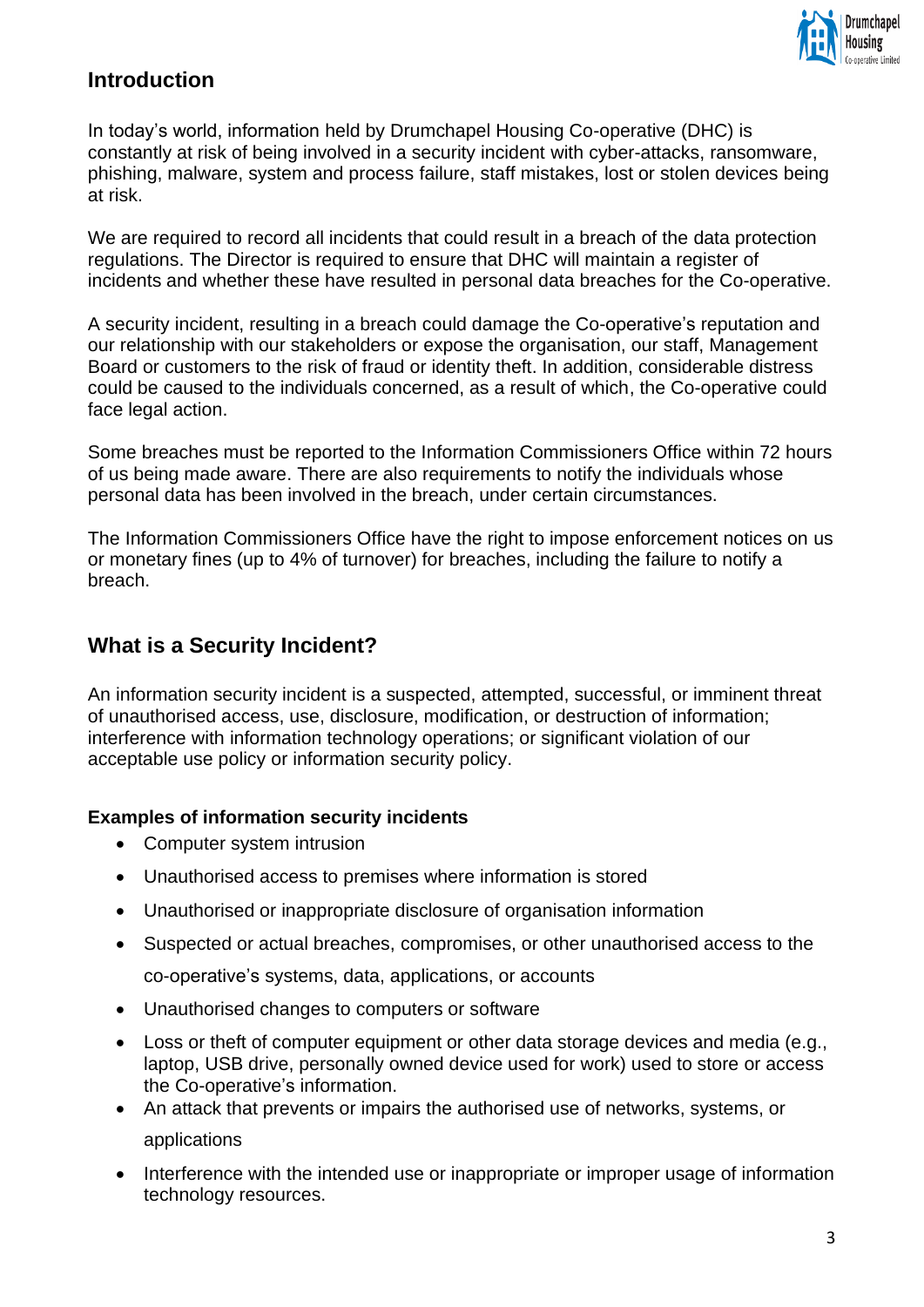

A **Security Incident** involving personal data is considered a **Personal Data Breach**. If a security incident does not involve personal data, it will still be logged and investigated under this procedure.

# <span id="page-3-0"></span>**What is a Personal Data Breach?**

A personal data breach is a security incident (as outlined above) leading to the **destruction, loss, alteration, unauthorised disclosure of, or access to, personal data**. It is important to understand that a personal data breach is more than just losing personal data.

Essentially while all personal data breaches are security incidents, not all security incidents are necessarily personal data breaches.

# <span id="page-3-1"></span>**Roles and Responsibilities**

#### <span id="page-3-2"></span>**All Staff**

- Reporting any security incidents to the Depute Director/ Data Protection Officer
- Assisting with any investigation
- Implementing any actions to contain and recover information

## <span id="page-3-3"></span>**Depute Director / Data Protection Officer**

- Recording all security incidents
- Deciding if incident has resulted in a personal data breach
- Manage investigations and actions to contain and recover information
- Notify the relevant staff, ICO, data subjects
- Identify lessons learned and implement actions to reduce future reoccurrence

#### **Management Board/ Director**

- Ensure appropriate resources are allocated to assist in breach investigations, containment and recovery
- Review Breach Register and reports

## <span id="page-3-4"></span>**Reporting a Security Incident**

It is the responsibility of all staff to report any suspected or actual Security Incident as soon as possible to the Depute Director /DPO at the latest the next working day. It is vital the that Depute Director/DPO is notified of the incident promptly in order to ensure we take all immediate actions available to reduce the impact of the incident, identify if personal data is involved and if notification is required to the Information Commissioners Office (ICO) or any relevant data subjects.

You should report any incident by contacting the Depute Director or DPO.

Where an incident involves electronic data or IT systems the Depute Director will notify the IT Support Provider as soon as possible.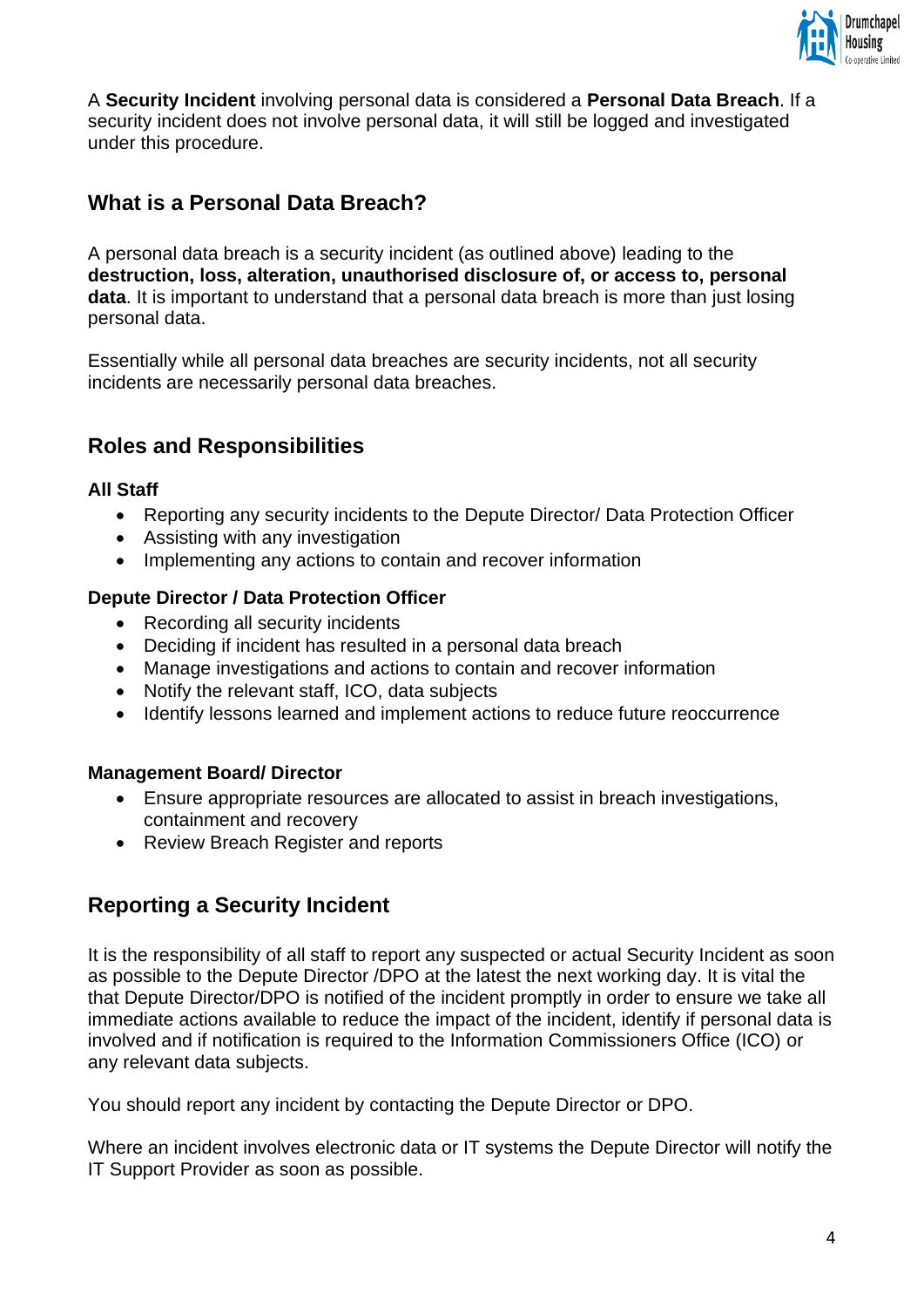

<span id="page-4-0"></span>If an incident is identified out of office hours (over weekends/office closures) this should be reported to Senior Management team.

## **Containment & Recovery**

An Incident requires investigation promptly to contain the situation and also a recovery plan including, where necessary, damage limitation. This will often involve input from across the organisation.

The following will be established:

- Who is required to investigate the breach with the DPO and what resources will be required.
- Who needs to be made aware of the breach and inform them of what they are expected to do to assist in the containment exercise. *(This could be isolating or closing a compromised section of the network, finding a lost piece of equipment or simply changing the access codes at the front door.)*
- Whether there is anything we can do to recover any losses and limit the damage the breach could cause. (*As well as the physical recovery of equipment, this could involve the use of back up tapes to restore lost or damaged data or ensuring that staff recognise when someone tries to use stolen data to access accounts.)*
- If criminal activity is suspected the Police will be informed.

## <span id="page-4-1"></span>**Assessing the Risks**

Some security incidents will not lead to risks beyond possible inconvenience to those who need the data to do their job. For example, where a laptop is irreparably damaged, but its files were backed up and can be recovered, albeit at some cost to the Co-operative.

While these types of incidents can still have significant consequences, the risks are very different from those posed by, for example, the theft of a tenant database, the data on which may be used to commit identity fraud.

Before deciding on what steps are necessary further to immediate containment, assess the risks which may be associated with the incident. Perhaps most important is an assessment of potential adverse consequences for individuals, how serious or substantial these are and how likely they are to happen.

The following will be used to make an assessment:

- What type of data is involved? *If it includes personal data it will be considered a Personal Data Breach.*
- How sensitive is it? *Remember that some data is sensitive because of its very personal nature (health records) while other data types are sensitive because of what might happen if it is misused (bank account details)*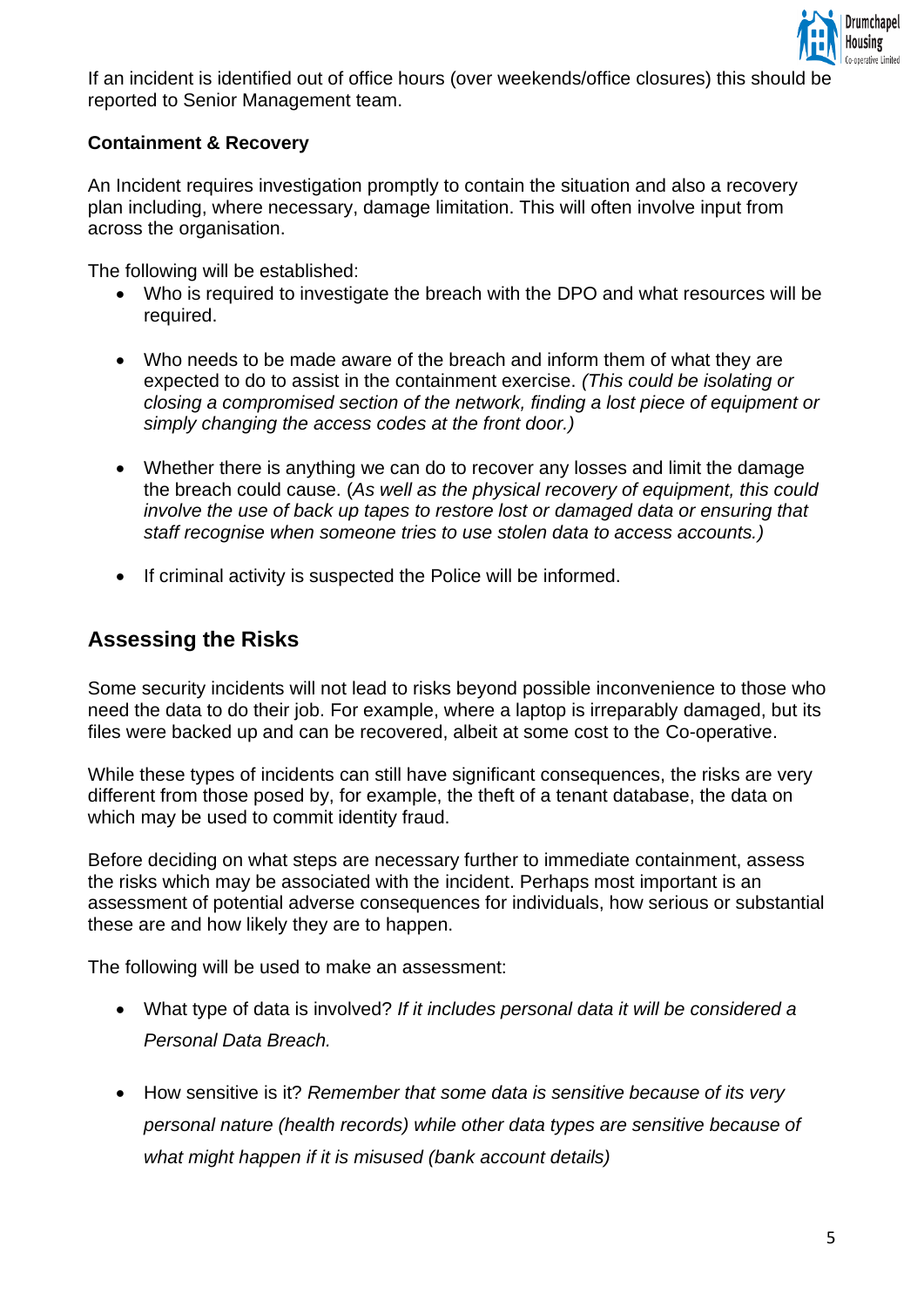

- If data has been lost or stolen, are there any protections in place such as encryption?
- What has happened to the data? If data has been stolen, could it be used for purposes which are harmful to the individuals to whom the data relate or the organisation; if it has been damaged, this poses a different type and level of risk
- Regardless of what has happened to the data, what could the data tell a third party about an individual or the organisation? Sensitive data could mean very little to an opportunistic laptop thief while the loss of apparently trivial snippets of information could help a determined fraudster build up a detailed picture of other people.
- How many individuals' personal data are affected by the breach? It is not necessarily the case that the bigger risks will accrue from the loss of large amounts of data but is certainly an important determining factor in the overall risk assessment
- Who are the individuals whose data has been breached? Whether they are staff or tenants, for example, will to some extent determine the level of risk posed by the breach and, therefore, your actions in attempting to mitigate those risks
- What harm can come to individuals or the organisation? Are there risks to physical safety or reputation, of financial loss or a combination of these?
- Are there wider consequences to consider such as a risk to public health or loss of public confidence in an important service we provide?
- If individuals' bank details have been lost, consider contacting the banks themselves for advice on anything they can do to help you prevent fraudulent use.

# <span id="page-5-0"></span>**Notification**

## <span id="page-5-1"></span>**Notification to ICO**

We have to notify the ICO of a personal data breach where it is likely to result in a risk to the rights and freedoms of individuals. If unaddressed such a breach is likely to have a significant detrimental effect on individuals – for example, result in discrimination, damage to reputation, financial loss, loss of confidentiality or any other significant economic or social disadvantage.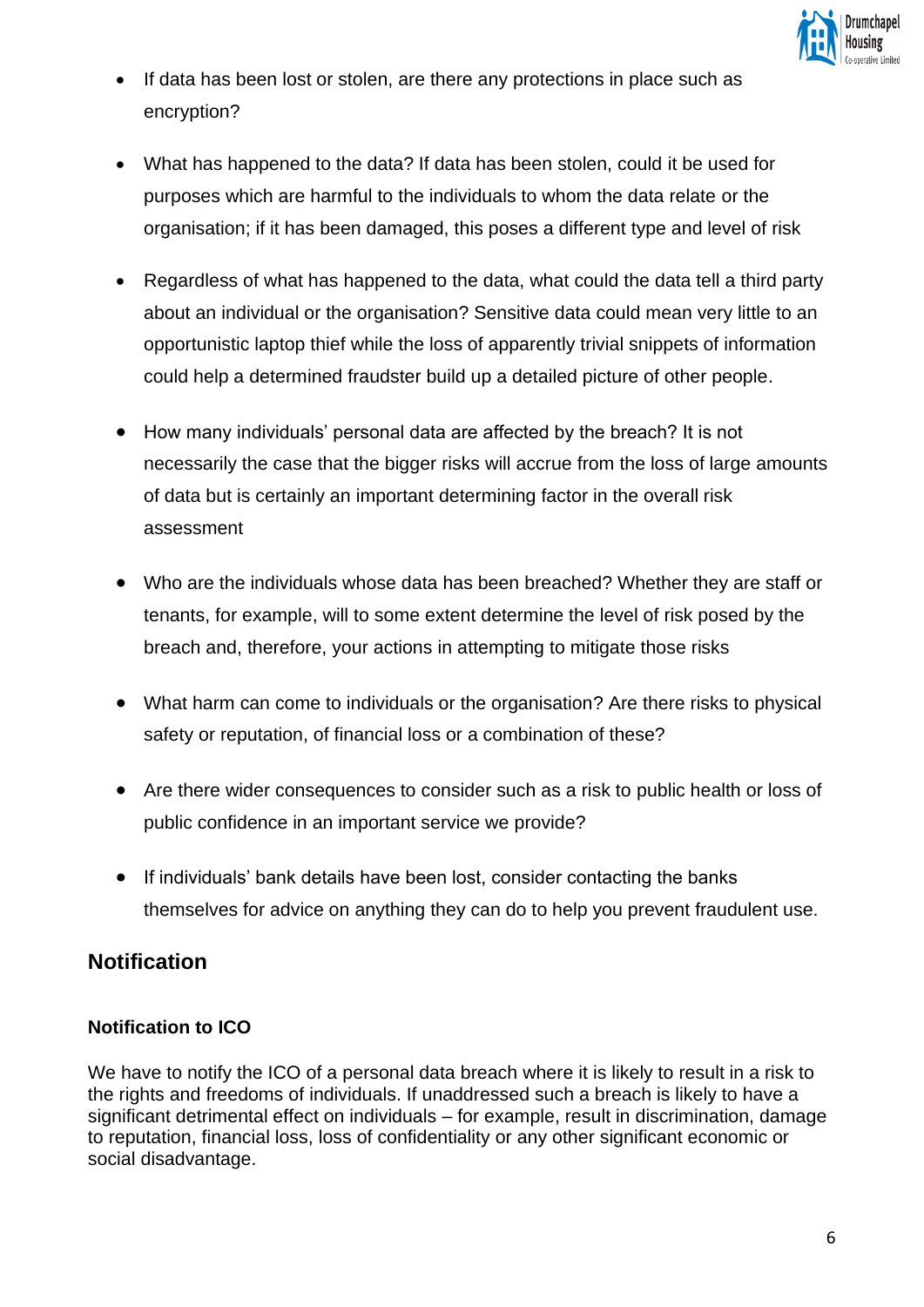

This has to be assessed on a case by case basis. For example, we will need to notify the ICO about a loss of tenants details where the breach leaves individuals open to identity theft. On the other hand, the loss or inappropriate alteration of a staff telephone list, for example, would not normally meet this threshold.

**[Appendix 1 provides examples of what breaches require notification and to whom.](#page-9-0)**

The decision to notify the ICO will be made by the Director, with advice from the DPO. A written record of this decision will be recorded in the Incident Case File.

## Information to be provided to the ICO

- The nature of the personal data breach including, where possible: the categories and approximate number of individuals concerned; and the categories and approximate number of personal data records concerned.
- The name and contact details of the Data Protection Officer or other contact point where more information can be obtained.
- A description of the likely consequences of the personal data breach.
- A description of the measures taken, or proposed to be taken, to deal with the personal data breach and, where appropriate, of the measures taken to mitigate any possible adverse effects.

#### How to notify the ICO

A notifiable breach has to be reported to the ICO within 72 hours of us becoming 'aware' of it. When we become 'aware' of the breach is the point when we know or suspect there has been a personal data breach. We may not discover that a security incident is a personal data breach initially, as soon as we do know or suspect that personal data is involved then we are 'aware'.

Some examples to help determine when we become aware:

- In the case of a loss of a CD with unencrypted data it is often not possible to ascertain whether unauthorised persons gained access. Nevertheless, such a case has to be notified as there is a reasonable degree of certainty that a breach has occurred; we would become 'aware' when we realised the CD had been lost.
- A third party informs us that they have accidentally received the personal data of one of its customers and provides evidence of the unauthorised disclosure. As we have been presented with clear evidence of a breach then there can be no doubt that we have become 'aware'.
- We detect that there has been a possible intrusion into our network. We check our systems to establish whether personal data held on that system has been compromised and confirms this is the case. Once again, we now have clear evidence of a breach there can be no doubt that we have become 'aware'.

It is recognised that it will often be impossible to investigate a breach fully within the 72 hour time-period and legislation allows for us to provide information to the ICO in phases.

#### Delayed Notifications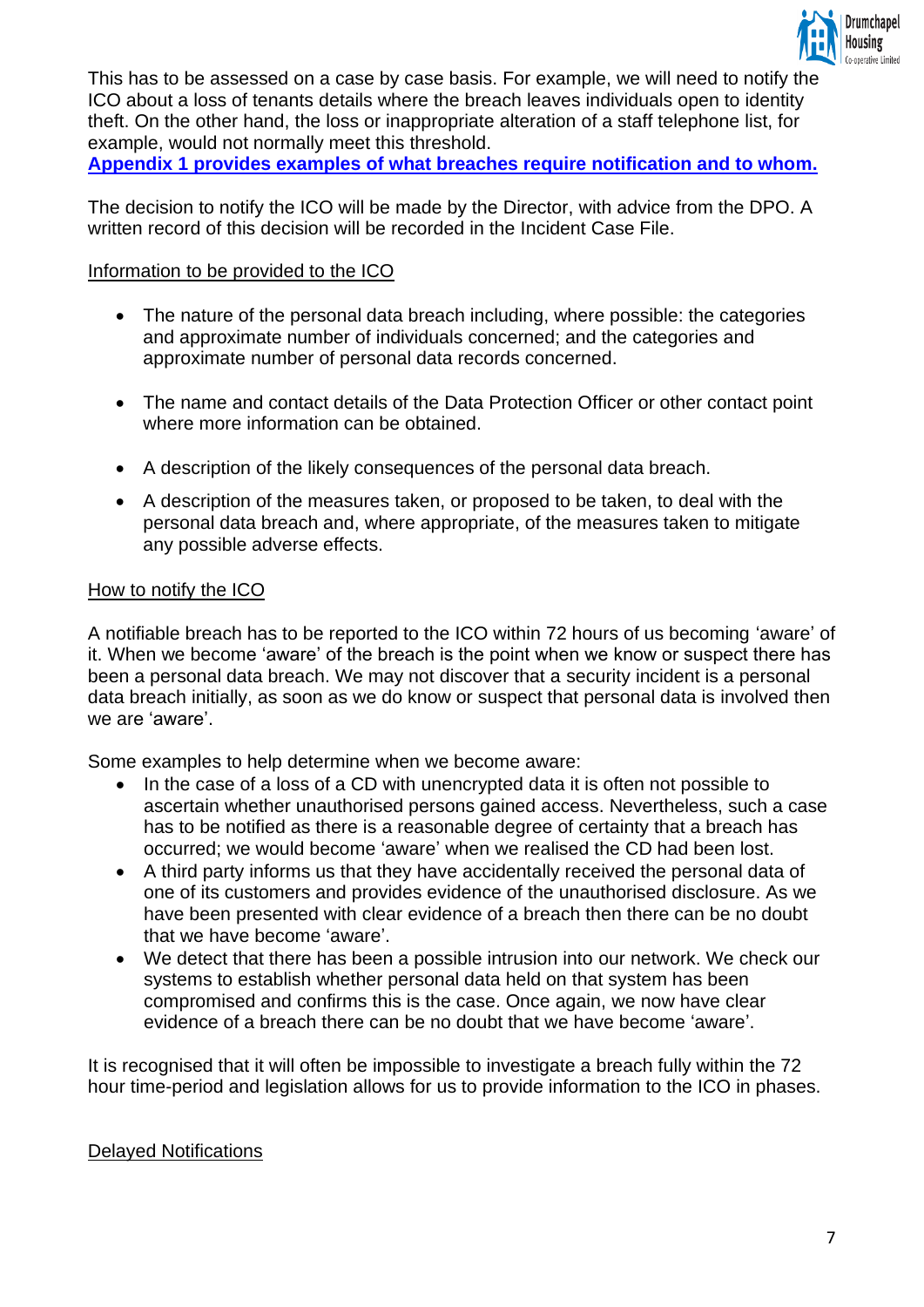

If it is not possible to notify the ICO within 72 hours, when notification is completed it must include the reasons for the delay. We should always aim to notify the ICO as soon as possible even if we do not have much detail at that point.

## <span id="page-7-0"></span>**Notification to Data Subjects**

#### **If the breach is sufficiently serious to warrant notification to the public, we must do so without undue delay.**

Where a breach is likely to result in a high risk to the rights and freedoms of individuals, we must notify those concerned directly and without undue delay, unless this would involve disproportionate effort.

If it is not possible to contact the data subjects directly or there is a large volume of data subjects involved, then we should make a public communication or similar measure whereby the data subjects are informed in an equally effective manner. Dedicated messages must be used when communicating a breach to data subjects and they should not be sent with other information, such as regular updates or newsletters. This helps to make the communication of the breach to be clear and transparent.

Examples of transparent communication methods include direct messaging (e.g. email, SMS), prominent website banners, social media posts or notification, postal communications and prominent advertisements in printed media.

Communicating a breach to data subjects allows us to provide information on the risks presented as a result of the breach and the steps the data subjects can take to protect themselves from its potential consequences.

#### Information to be provided to Data Subjects

We must provide the following information:

- a description of the nature of the breach:
- the name and contact details of the Data Protection Officer or other contact point;
- a description of the likely consequences of the breach; and
- a description of the measures taken or proposed to be taken by us to address the breach, including, where appropriate, measures to mitigate its possible adverse effects.

If the data subject wishes to raise a complaint about the breach, this should be managed in line with the Co-operative's complaints procedure.

#### <span id="page-7-1"></span>**Notification to the SHR**

Some breaches may require to be raised as a Notifiable Event to the Scottish Housing Regulator. The Drumchapel Housing Co-operative Notifiable Events Policy should be used for quidance on this.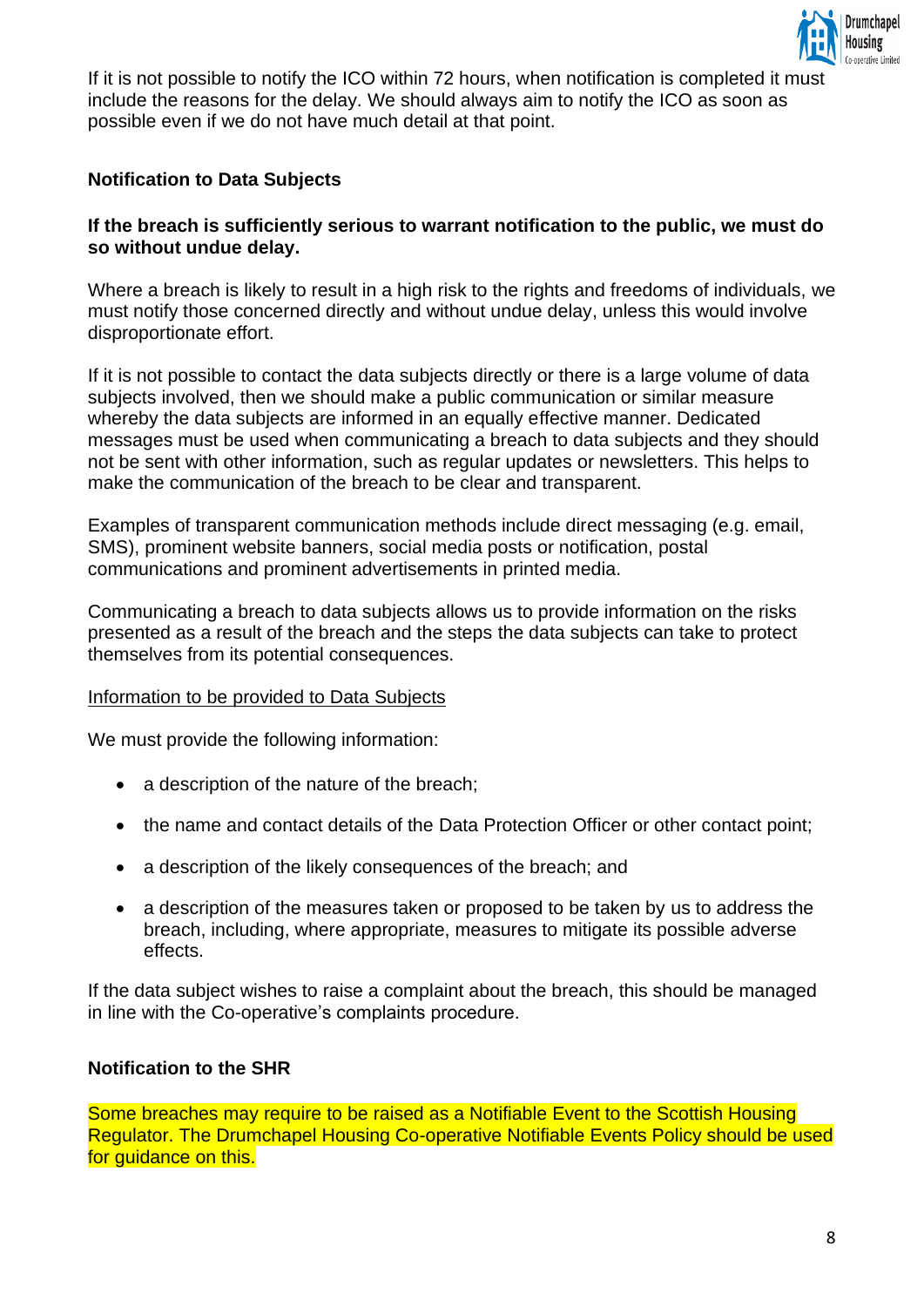

# <span id="page-8-0"></span>**Evaluation**

It is important not only to investigate the causes of the breach but also to evaluate the effectiveness of our response to it once completed.

If it was identified that the breach was caused, even in part, by systemic and ongoing problems, then simply containing the breach and continuing 'business as usual' is not acceptable. Also, if the management of the breach was hampered by inadequate policies or a lack of a clear allocation of responsibility then it is important to review and update these policies and lines responsibility in the light of experience.

We may find that existing procedures could lead to another breach and you will need to identify where improvements can be made.

The Data Protection Officer will work with the relevant staff involved in the breach to review process and procedures, to ensure that effective measures have been taken to prevent a recurrence of the breach and to monitor ongoing compliance.

The Data Protection Officer will publicise any identified learning outcomes to all parties who may benefit from the updated guidance or information.

## <span id="page-8-1"></span>**Records Management**

A Security Incident and Breach Register will be maintained by the Corporate Services Assistant /DPO and this will be reported to the Management Board as required.

A case file will be made for each investigation to ensure a full record of the investigation, any correspondence, and decisions on notifications, are maintained accurately and retained as per the Drumchapel Housing Co-operative Data Retention Schedule.

# <span id="page-8-2"></span>**Review of Procedure**

This procedure will be reviewed every 12 months or when required to address any weakness in the procedure or changes in legislation or best practice.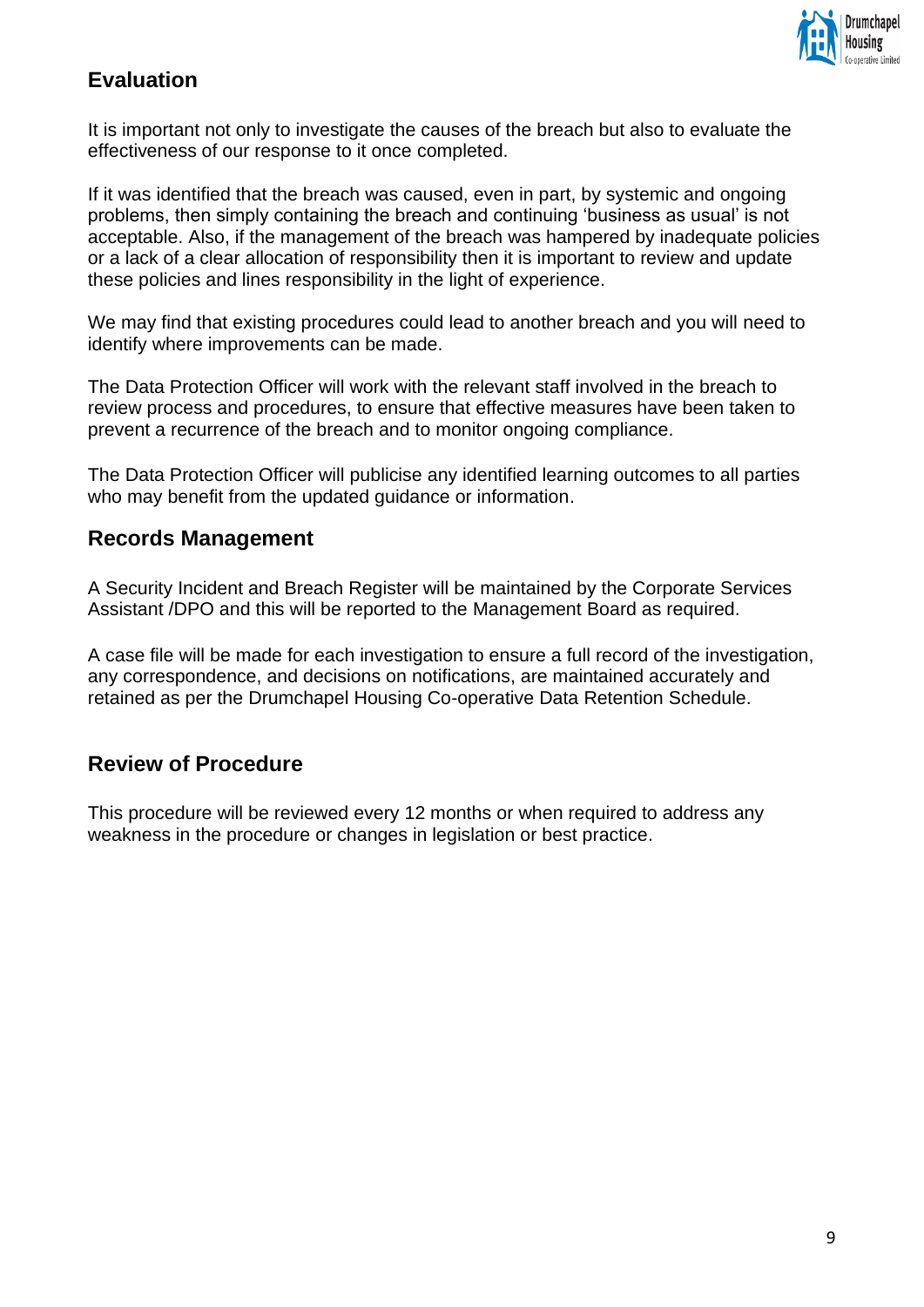

# **Appendix 1 – Notification Guidance**

*(Taken from Article 29 Working Group adopted guidance)*

## **Examples of personal data breaches and who to notify.**

The following non-exhaustive examples will assist in determining whether we need to notify in different personal data breach scenarios. These examples may also help to distinguish between risk and high risk to the rights and freedoms of individuals.

<span id="page-9-0"></span>

| <b>Example</b>                                                                                                                                                                                                                                                                 | <b>Notify the ICO</b>                                                                                                          | <b>Notify the Data</b><br>Subject(s)                                                                                                                     | <b>Notes</b>                                                                                                                                                                                                                                                                                                                                                                                         |
|--------------------------------------------------------------------------------------------------------------------------------------------------------------------------------------------------------------------------------------------------------------------------------|--------------------------------------------------------------------------------------------------------------------------------|----------------------------------------------------------------------------------------------------------------------------------------------------------|------------------------------------------------------------------------------------------------------------------------------------------------------------------------------------------------------------------------------------------------------------------------------------------------------------------------------------------------------------------------------------------------------|
| A controller stored a backup of an<br>archive of personal data encrypted<br>on a CD. The CD is stolen during a<br>break-in                                                                                                                                                     | <b>No</b>                                                                                                                      | <b>No</b>                                                                                                                                                | As long as the data are encrypted with a state of the art<br>algorithm, backups of the data exist, and the unique key<br>is not compromised, this may not be a reportable breach.<br>However if it is later compromised, notification is required                                                                                                                                                    |
| Personal data of individuals are<br>infiltrated from a secure website<br>managed by the controller during a<br>cyber-attack.                                                                                                                                                   | Yes, report to<br>ICO if there are<br>potential<br>consequences<br>to individuals                                              | Yes, depending on<br>the nature of the<br>personal data<br>affected and if the<br>severity of the<br>potential<br>consequences to<br>individuals is high | If the risk is not high, we recommend the controller to<br>notify the data subject, depending on the circumstances<br>of the case. For example, notification may not be required<br>if there is a confidentiality breach for a newsletter related<br>to a TV show, but notification may be required if this<br>newsletter can lead to political point of view of the data<br>subject being disclosed |
| A brief power outage lasting several<br>minutes at a controller's call centre<br>meaning customers are unable to call<br>the controller and access their<br>records.                                                                                                           | <b>No</b>                                                                                                                      | <b>No</b>                                                                                                                                                | This is not a notifiable personal data breach, but still a<br>recordable incident. Appropriate records should be<br>maintained by the controller                                                                                                                                                                                                                                                     |
| A controller suffers a ransomware<br>attack which results in all data being<br>encrypted. No back-ups are available<br>and the data cannot be restored. On<br>investigation, it becomes clear that<br>the ransomware's only functionality<br>was to encrypt the data, and that | Yes, report to<br>the ICO, if there<br>are potential<br>consequences<br>to individuals as<br>this is a loss of<br>availability | Yes, depending on<br>the nature of the<br>personal data<br>affected and the<br>possible effect of<br>the lack of<br>availability of the                  | If there was a backup available and data could be<br>restored in good time, this would not need to be reported<br>to the ICO or to individuals as there would have been no<br>permanent loss of availability or confidentiality. However,<br>the ICO may consider an investigation to assess<br>compliance with the broader security requirements                                                    |